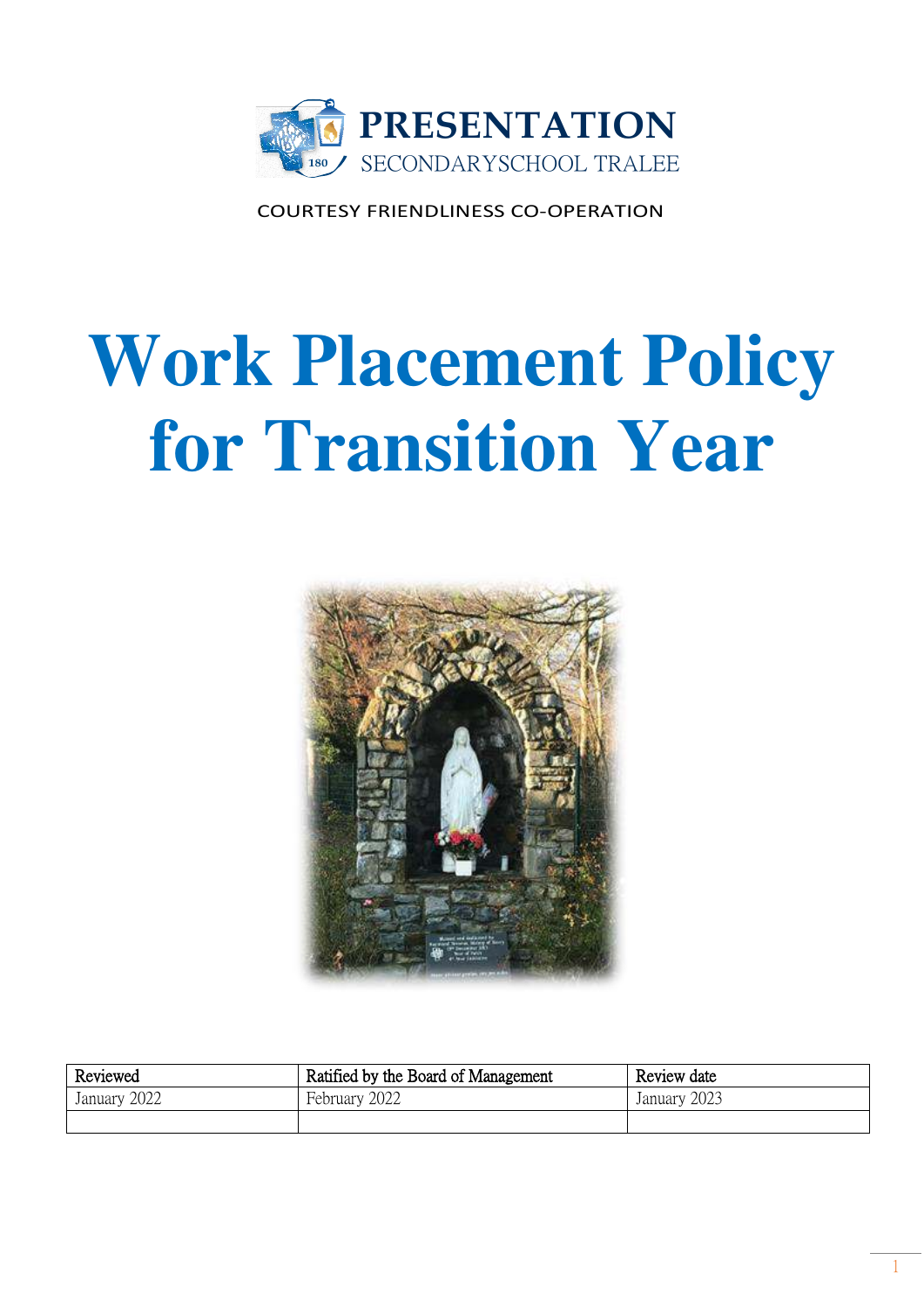Please read the following work placement policy with your daughter.

Work placement is a vital element for your daughter's Transition Year Programme.

This policy is underpinned by our **Code of Positive Behaviour** and our **Child Safeguarding Statement**.

Presentation Secondary School recognises the value of work experience as part of a programme of study designed to develop the skills and knowledge which will enable students to participate fully and succeed in the workplace and in society.

Work experience should ideally:

- Provide learning opportunities in the career they wish to pursue in the future.
- Provide an understanding and appreciation of the workplace environment.
- Allow students to discover personal strengths in a different environment.
- Increase students' self-confidence in relation to applying for employment.
- Allow students to showcase their abilities to an employer.

## **Recognised types of work experience**

Appropriate work experience may take a number of forms:

- Work placement.
- Work shadowing.
- Work simulation.
- Work based learning

## **The Work Placement:**

- There are two work experience placements; one to be completed in Learning Cycle 1 and the second to be completed in Learning Cycle 2 or 3.
- Students are required to find their own work placement for the five days of both placements. In light of Coivd 19, students are now allowed to find a placement in a family business.
- Where possible a student should try to secure a placement that allows them to work hours similar to the school day.
- A minimum of six hours per day is required for certification.
- The placement details sheet (provided by your work experience teacher) MUST be completed and returned to your teacher at least *two weeks* prior to going on placement. If this is not returned on time, there is no obligation on your teacher to visit you or make contact with your employer.
- It is the student's responsibility to inform the school IMMEDIATELY of any changes that may occur during their work placement.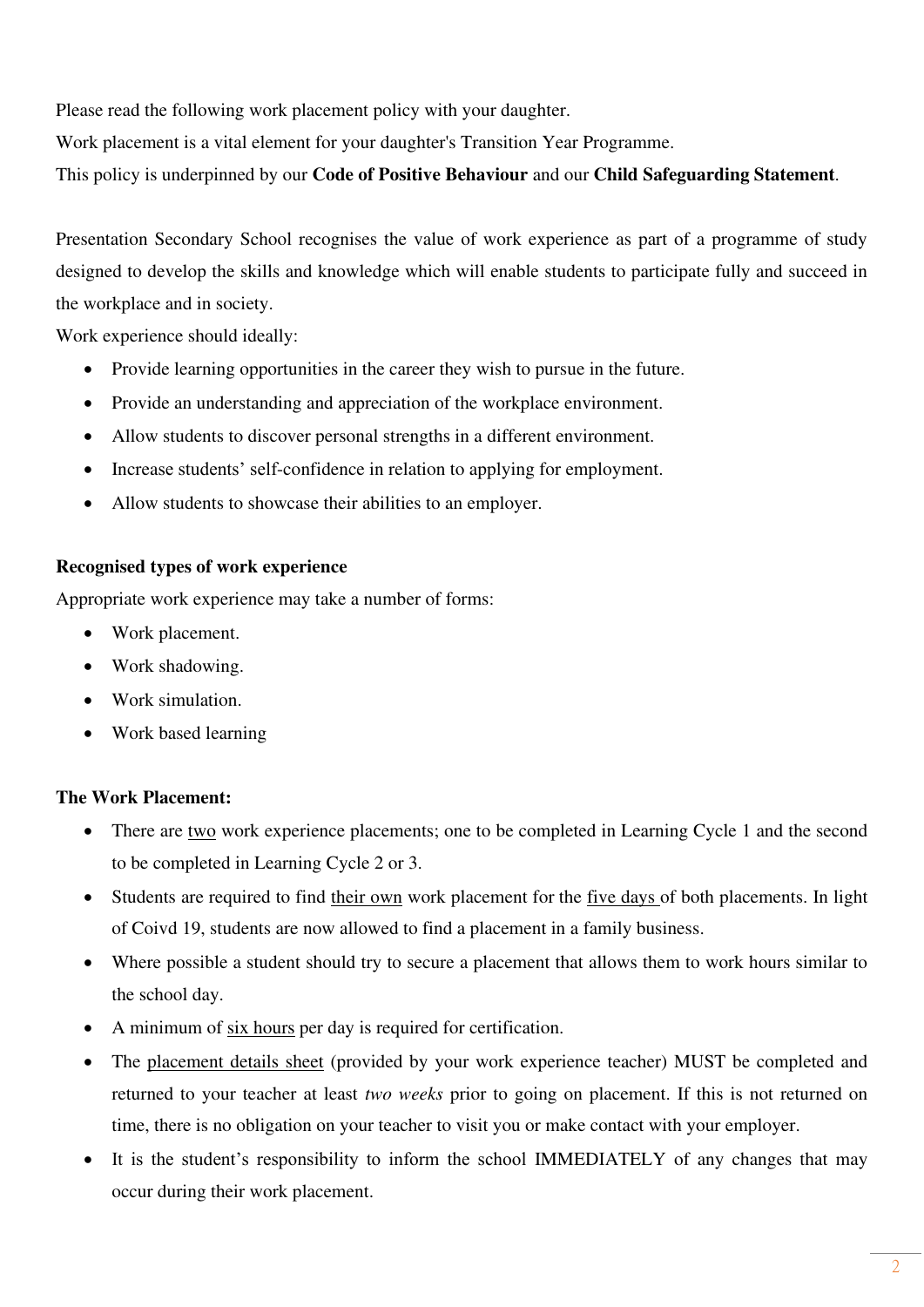- Under no circumstances should students leave or change their placement without prior permission from their teacher and their employer.
- Students MUST complete the two weeks' placement *assigned* by the school. However, if work experience *is* organised outside the designated weeks, it is at the discretion of the Transition Year Co -ordinator and Principal whether it is allowed or not.

#### **Absenteeism:**

Absence from work experience is permissible only in very *exceptional* circumstances. In the event that a student cannot attend their work placement on any day the student is responsible for the following:

- 1. Contacting the school *before 9am* to inform them of the absence.
- 2. Emailing the work experience co-ordinator *before 9am* to inform him/her of the absence.
- 3. Provide a **medical certificate** in the event of absence due to illness. **Note:** If a student has any medical condition certified by a doctor this must be highlighted to the teacher and the employer before work placement commences.
- 4. Provide a written explanation from the employer in cases where the absence is due to an employer request e.g. training day, employer absence, change of schedule.
- 5. If a student is absent, they must be made up the time at a later date, outside of school hours e.g. midterm, Easter.

### **Certification:**

- 1. Full attendance for ten days, with a minimum of six hours per day, is required for certification.
- 2. The work experience diary and worksheets must be fully completed. All sections must meet a satisfactory standard.
- 3. The reference pages must be completed by your employer.
- 4. Both the diary/worksheets and references must be returned for correction no more than one week after the second placement.
- 5. The feedback received from the employer during the placement visit/phone-call must be complimentary of the student's work ethic.

### **Procedures/regulations:**

• Before placement, a preparation for work experience programme will be done in class. Each student will receive a *Work Experience Diary and Worksheets* at the beginning of the academic year. Much of the preparation will be done through the medium of these worksheets and the section in their Journal,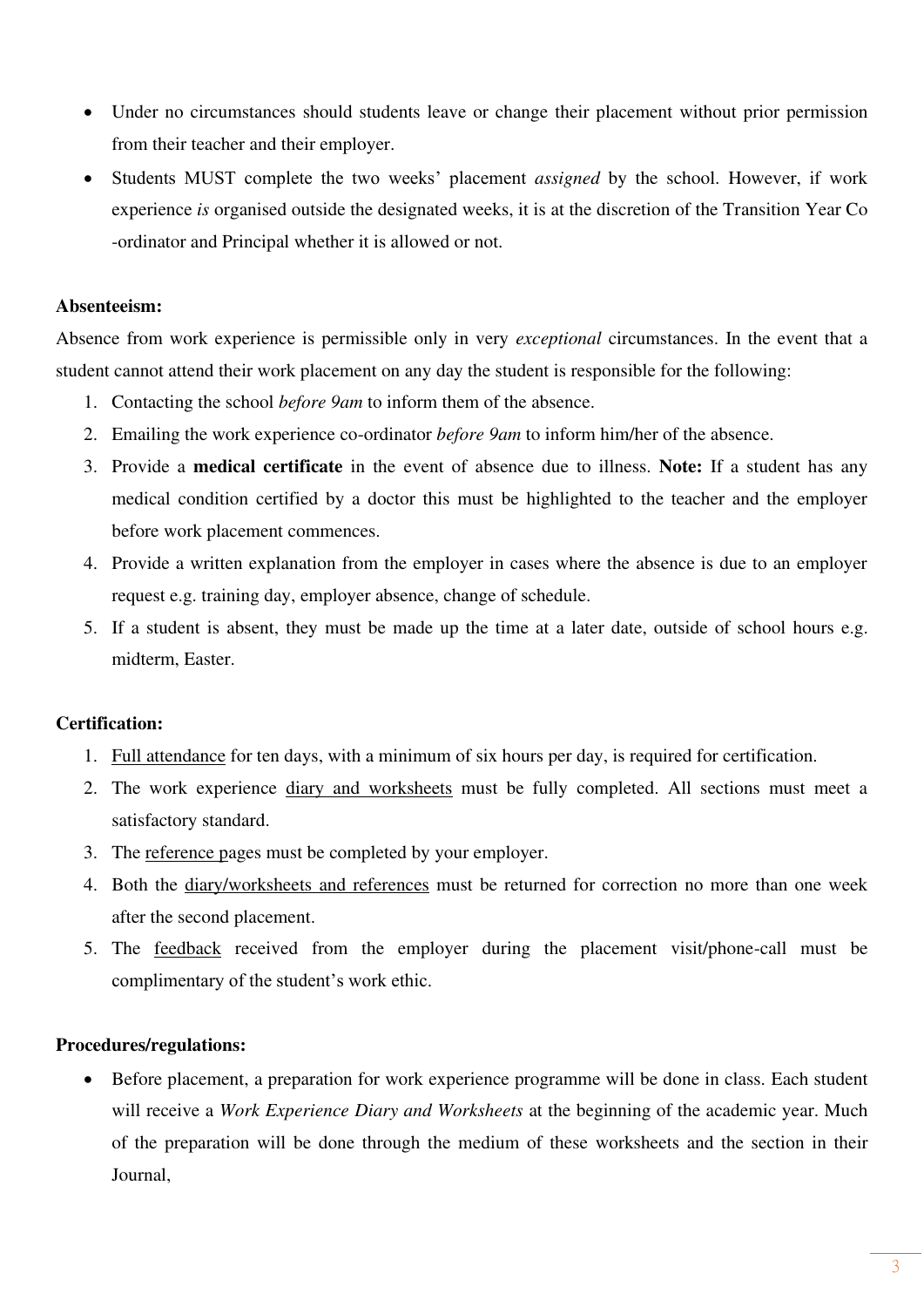- Students approaching employers will be given a *letter of introduction* and an *Employer's Briefing document* from our school. These, together with the insurance form, must be given to the employer at least one week prior to placement.
- During the placement, the co- ordinator and teachers will endeavour to visit the place of work to monitor progress. Where a visit is not feasible, the co ordinator or teacher will contact the employer by phone. Therefore, it is vital that *directions and contact numbers* are given to the teacher prior to work placement.
- During and after their placement, students will give an oral report on their experiential learning from their work experience.
- Employers are not expected to pay students during work placement; we are deeply grateful to the businesses, schools and organisations inside and outside our town who accommodate our students every year during their work placement.

## **Requirements of students on work experience:**

- When taking up work experience students are expected to represent our school to the best of their ability. Students on work experience remain subject to our school *Code of Positive Behaviour* and, in addition, should comply with any guidelines laid down by the employer. The use of mobile phones or other devices are strictly forbidden during working hours. Failure to obey these rules can lead to a cancellation of your placement by the employer which will lead to un-certification. School sanctions may also be applied.
- Learning: Students must take responsibility for their own learning while on work experience, in order to gain the maximum benefit from the time spent within the work environment.
- Attendance: Students must be present and punctual for the five days during each placement.
- Appropriate Dress/Hygiene: Many employers have a dress and/or hygiene code, whether due to the nature of their business or for health and safety reasons. Students must comply with this code.
- Instructions/Initiative: Students are expected to follow all reasonable instructions issued by employers and to show initiative in their practice.
- Confidentiality: Students must respect confidentiality in relation to observations made while in the workplace.